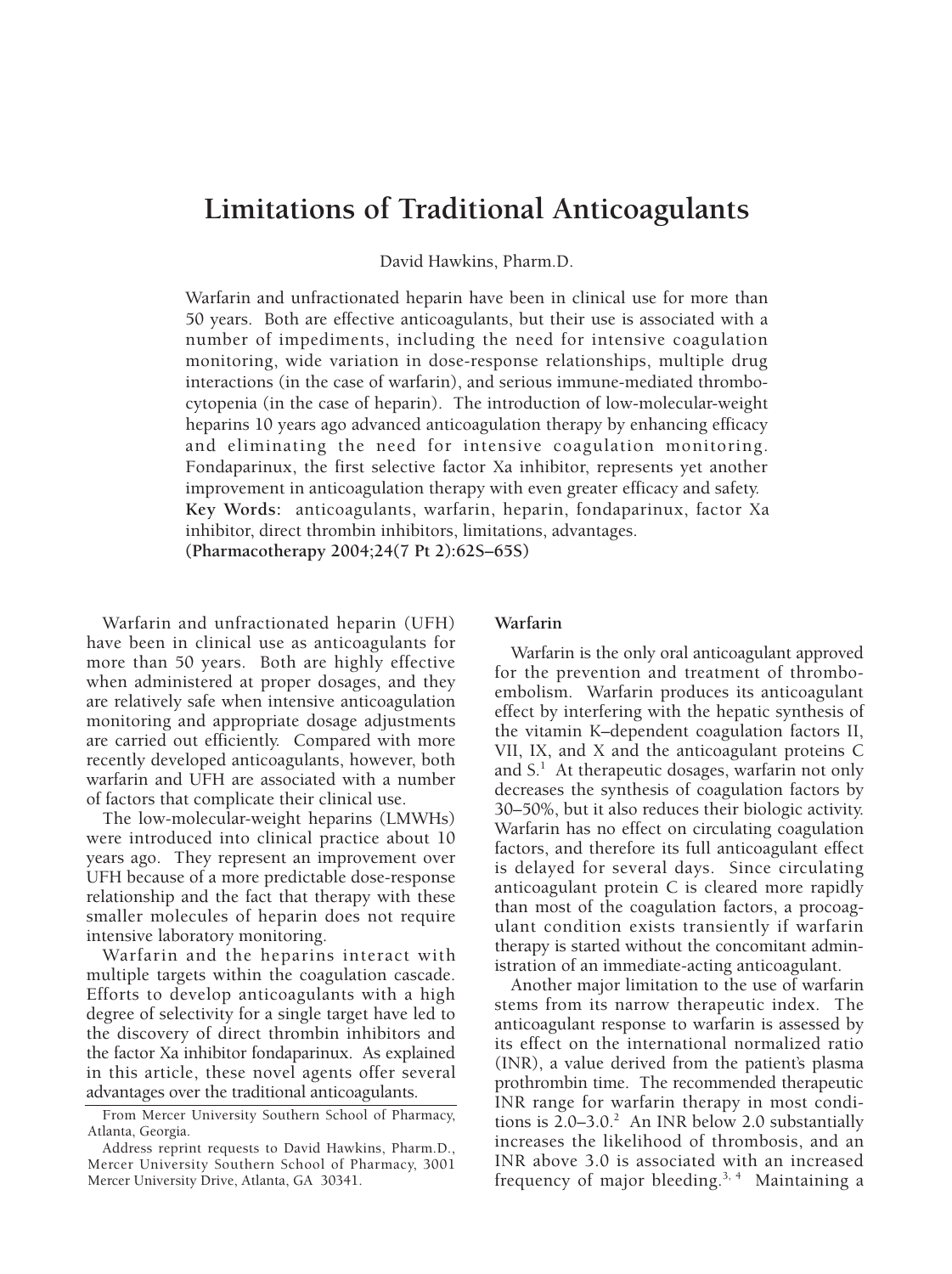patient's INR within the recommended therapeutic range requires frequent laboratory monitoring and appropriate adjustments in the dosage of warfarin. Even centers that have wellestablished anticoagulant clinics have a difficult time maintaining the INR within the therapeutic range. In one study, only 50% of INRs fell within the recommended range in an established anticoagulation clinic.5

The list of drugs that may interact with warfarin, causing either an increase or decrease in its anticoagulant activity, is long. Many herbal medicines (e.g., ginseng, garlic, Ginkgo bilboa) also have been reported to increase warfarin's activity and cause bleeding.<sup>6</sup> Certain foods high in vitamin K content, especially green leafy vegetables, also may attenuate or even eliminate the anticoagulant effect of warfarin. In addition to warfarin drug and food interactions, several disease states may alter the response to warfarin therapy. For example, cancer, collagen disease, heart failure, liver disease, and hyperthyroidism may increase warfarin's effects, whereas edema, hyperlipidemia, and hypothyroidism may decrease the anticoagulant response to warfarin.<sup>2</sup>

Resistance and increased sensitivity to warfarin may complicate dosage regimens. Hereditary warfarin resistance is a rare condition, but when present, may require warfarin dosages in excess of 20 mg/day to achieve a therapeutic INR.<sup>7</sup> Increased sensitivity to warfarin occurs more commonly, with approximately 10% of patients achieving therapeutic INRs while receiving warfarin 1.5 mg/day or even less. As many as 10–20% of Caucasians, but less than 5% of African-Americans or Asians, may possess one of several cytochrome P450 2C9 polymorphisms that result in a decreased conversion of warfarin to its inactive metabolite.<sup>8</sup>

Finally, warfarin is contraindicated in pregnancy because of teratogenicity and bleeding. Warfarin embryopathy may occur during the first trimester. Central nervous system abnormalities, fetal bleeding, and fetal death may occur throughout pregnancy.<sup>1</sup>

#### **UFH and LMWHs**

Unfractionated heparin is a heterogeneous mixture of polysaccharide polymers of varying molecular weight, ranging from 5000–30,000 daltons, with a mean molecular weight of 15,000 daltons. Chemical or enzymatic cleavage of the polysaccharide chains of UFH (a process called depolymerization) yields a mixture of heparin fractions with a mean molecular weight of approximately 5000 daltons, hence the term "low-molecular-weight heparins."

The anticoagulant activity of both UFH and the LMWHs is largely mediated through a distinct pentasaccharide sequence randomly distributed along the polysaccharide chains.<sup>9</sup> This sequence, which is found in only about one third of heparin molecules, binds heparin to the plasma protein antithrombin. Such binding causes a conformational change in antithrombin that markedly accelerates its inhibitory activity of activated factors Xa and XIIa. Unfractionated heparin and, to a lesser extent, LMWHs also inactivate thrombin by binding simultaneously to antithrombin and thrombin. Only heparin molecules with the distinct pentasaccharide sequence and at least 13 additional saccharide units are able to form the ternary complex composed of heparin, antithrombin, and thrombin. Compared with UFH, LMWHs have fewer polysaccharide chains of sufficient length to inactivate thrombin.

Because of differences in molecular size and anionic capacity, important differences exist in the bioavailability, plasma protein binding, doseresponse relationships, and half-lives between UFH and LMWHs. The bioavailability of UFH administered subcutaneously is less than 30%. In contrast, subcutaneously administered LMWHs achieve a bioavailability in excess of 90%.<sup>10</sup> Unfractionated heparin binds more readily and extensively to plasma proteins and endothelial cells, which reduces its anticoagulant activity; this phenomenon explains the wide variation observed in UFH's dose-response relationship.9 Because LMWHs bind less extensively to plasma proteins and endothelial cells, they produce a much more predictable and consistent anticoagulant response.

Heparins also bind to platelet factor 4, which neutralizes heparin's anticoagulant effect. Furthermore, the immune system may produce antibodies against the heparin–platelet factor 4 complex. In the presence of the heparin–platelet factor 4 complex, these antibodies can cause platelet activation and aggregation, thus leading to a paradoxical combination of low platelet count (thrombocytopenia) and a procoagulant state. This immune-mediated (type 2) heparininduced thrombocytopenia (HIT) is associated with a 25–50% frequency of arterial and venous thromboembolic events and a 20–30% rate of mortality.<sup>11</sup> A milder non–immune-mediated form of thrombocytopenia (called type 1 HIT)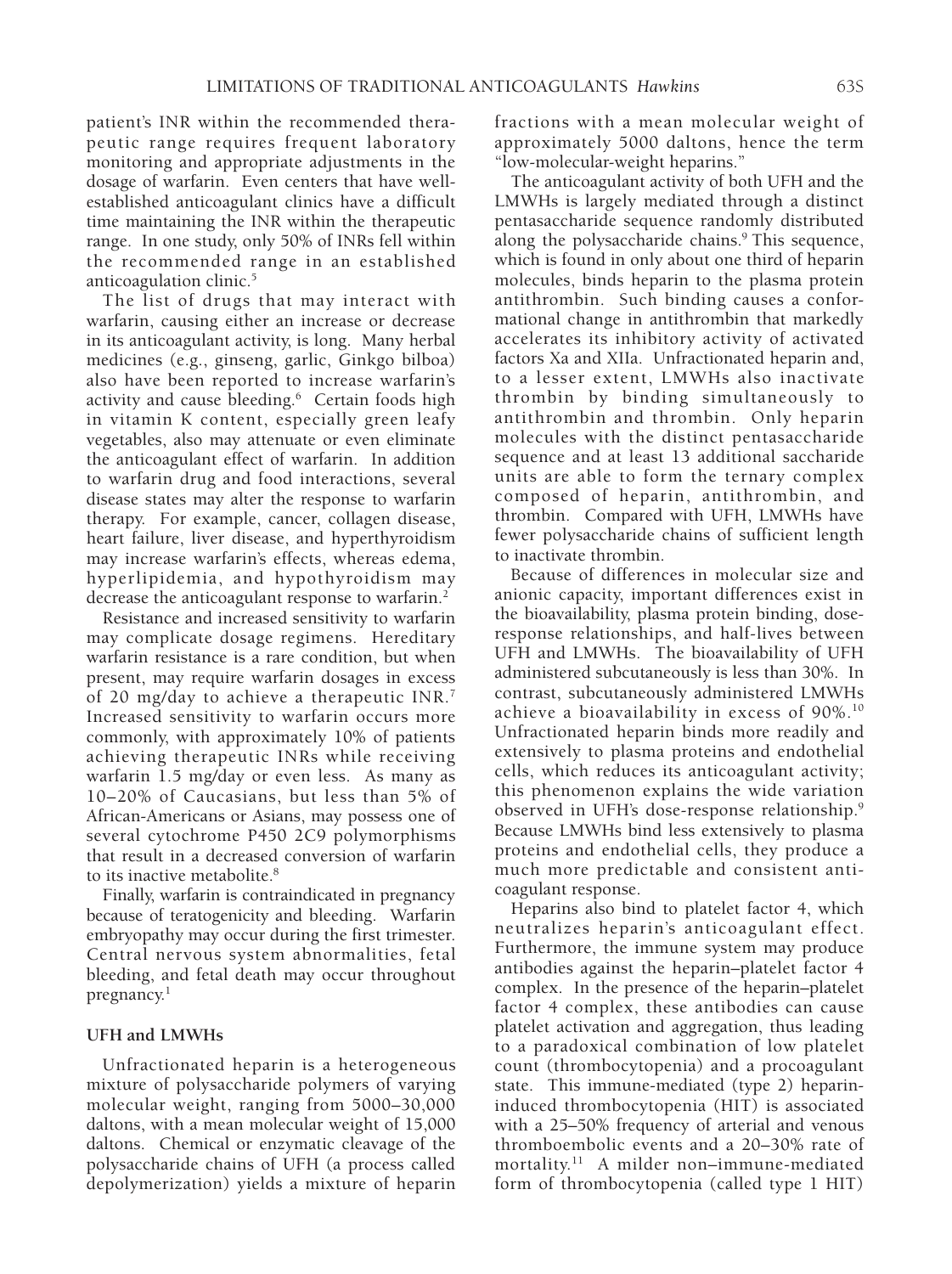may occur during the first few days of heparin therapy but usually resolves even if heparin therapy continues. Type 1 HIT seldom causes clinical sequelae.

Type 2 HIT occurs in approximately 3% of patients receiving UFH and appears to occur less commonly in patients given LMWHs. However, there is almost 100% cross-reactivity between LMWH and antibodies from patients with type 2 HIT induced by UFH; therefore, LMWHs should not be used as an alternative anticoagulant in a patient with documented type 2 HIT.<sup>12</sup>

One of the major drawbacks to UFH for the treatment of thromboembolic disorders is the intensive coagulation monitoring required to achieve and maintain a therapeutic heparin level. Failure to reach the recommended activated partial thromboplastin time (aPTT) is associated with a marked increased frequency of thromboembolic events.<sup>9</sup> Several dosing nomograms have been developed in an attempt to reach the therapeutic aPTT rapidly, but even in the best of hands these methods sometimes fail.<sup>13</sup>

Another adverse effect that may attend longterm heparin therapy is osteoporosis.<sup>14</sup> Reduction in bone density and symptomatic vertebral fractures have been reported even in relatively young patients receiving heparin for 1 month or longer.<sup>15</sup> It is not exactly clear whether the risk of osteoporosis is lower in patients receiving long-term therapy with a LMWH. Clinical trials are under way to evaluate this question.

#### **Novel Anticoagulants**

Warfarin, UFH, and LMWHs act by inhibiting multiple targets within the coagulation cascade. Several new anticoagulants have been developed that specifically target a single coagulation protein. These new agents are classified as factor Xa inhibitors and direct thrombin inhibitors.

Fondaparinux sodium is the first selective factor Xa inhibitor that is in clinical use. It is a small, synthetic molecule that inhibits thrombin generation by selective catalytic enhancement of antithrombin-mediated factor Xa inhibition.<sup>16</sup> It has no effect on any other coagulation protein. Fondaparinux is a synthetic analog of the pentasaccharide sequence that binds heparin and LMWHs to antithrombin. Unlike the heparins, which are manufactured from animal tissue<br>(usually porcine intestinal mucosa), intestinal mucosa), fondaparinux is entirely synthetic.

Currently, there are three commercially available direct thrombin inhibitors—bivalirudin,

argatroaban, and lepirudin; an oral direct thrombin inhibitor, ximelagatran, is in phase III of clinical development. Bivalirudin (in combination with aspirin) is used as an alternative to heparin in patients undergoing percutaneous coronary interventions. Argatroban and lepirudin are used in the treatment of HIT. Ximelagatran is being developed as a broad-spectrum anticoagulant. Unlike other anticoagulants, direct thrombin inhibitors inhibit thrombin without the assistance of cofactors. Another advantage of direct thrombin inhibitors is their ability to inhibit both circulating and fibrin-bound thrombin.

Unlike UFH and LMWHs, fondaparinux and the direct thrombin inhibitors do not bind to platelet factor 4 and therefore are not implicated as a cause of immune-mediated thrombocytopenia reminiscent of type 2 HIT. Even though the parenteral direct thrombin inhibitors require coagulation monitoring, fondaparinux and ximelagatran apparently do not. Unlike warfarin, both fondaparinux and all the direct thrombin inhibitors produce an immediate anticoagulant effect. There are no known drug interactions associated with these new compounds.

### **Conclusion**

Traditional anticoagulants, although highly effective, are fraught with difficulties including unpredictable dose-response relationships, a narrow therapeutic index, the need for intensive laboratory monitoring, life-threatening adverse effects, and, in the case of warfarin, a multitude of potential drug interactions. Some of the more recently developed anticoagulants have a predictable dose response, do not require coagulation monitoring, do not cause HIT, and are relatively safe to use in combination with other drugs.

#### **References**

- 1**. Majerus PW, Tollefsen DM**. Anticoagulant, thrombolytics, and antiplatelet drugs. In: Hardman JG, Limbird LE, eds. Goodman and Gilman's the pharmacological basis of therapeutics, 10th ed. New York: McGraw-Hill, 2001:1519–38.
- 2**. Hirsh J, Dalen JE, Anderson DR, et al**. Oral anticoagulants: mechanism of action, clinical effectiveness, and optimal therapeutic range. Chest 2001;119(suppl 1):S8–21.
- 3**. Palareti G, Manotti C, D'Angelo A, et al**. Thrombotic events during oral anticoagulant treatment: results of the inceptioncohort, prospective, collaborative ISCOAT study. (Italian study on complications of oral anticoagulant therapy). Thromb Haemost 1997;78:1438–43.
- 4**. van der Meer FJM, Rosendaal FR, Vandenbroucke JP, Briet E**.. Bleeding complications in oral anticoagulant therapy: an analysis of risk factors. Arch Intern Med 1993;153:1557–62.
- 5**. Dutch Bypass Oral Anticoagulants or Aspirin (BOA) Study**